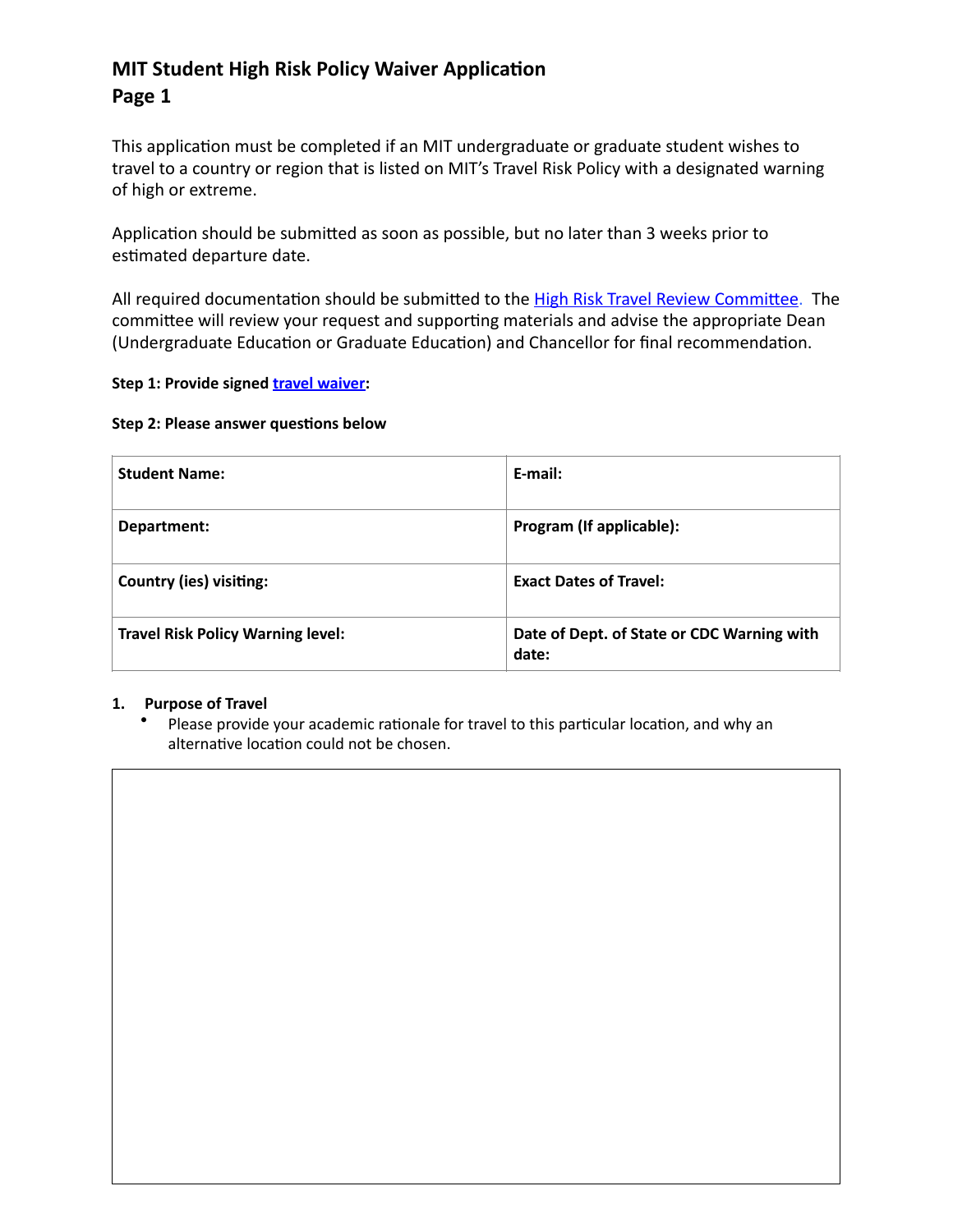# **MIT Student High Risk Policy Waiver Application Page 2**

## **2. Itinerary Details**

Please provide specific details of your trip including:

- What region(s) of the country will you be traveling? (Please include a map depicting the area.)
- What is your level of familiarity with this location and culture? If there has been recent unrest in the country please indicate how far that region is from where you are staying.
- Who and what are your local resources and hosts/sponsors in country?
- Identify the modes of transportation to be used.
- Accommodations: provide the specific location address or anything of particular importance. (I.e. – my hotel is across the street from the US Embassy). Also identify if your hotel provides any type of security measures?

### **Step 3: Review Security and Medical Information for chosen country**

Please review the health, safety and security information and advice provided for the country you are traveling by using the U.S. Department of State and ISOS websites. Please provide a printout of your findings with this application. At your request, the MIT Insurance Office can provide support as well as set up a call with an ISOS security expert if you have any questions.

### Step 4: Provide Letter of Support from Sponsoring Faculty Member, Department Head, and Dean of **your School**

Please have your sponsored faculty member, department head, and dean of your school provide a letter or email supporting your decision to travel to chosen country.